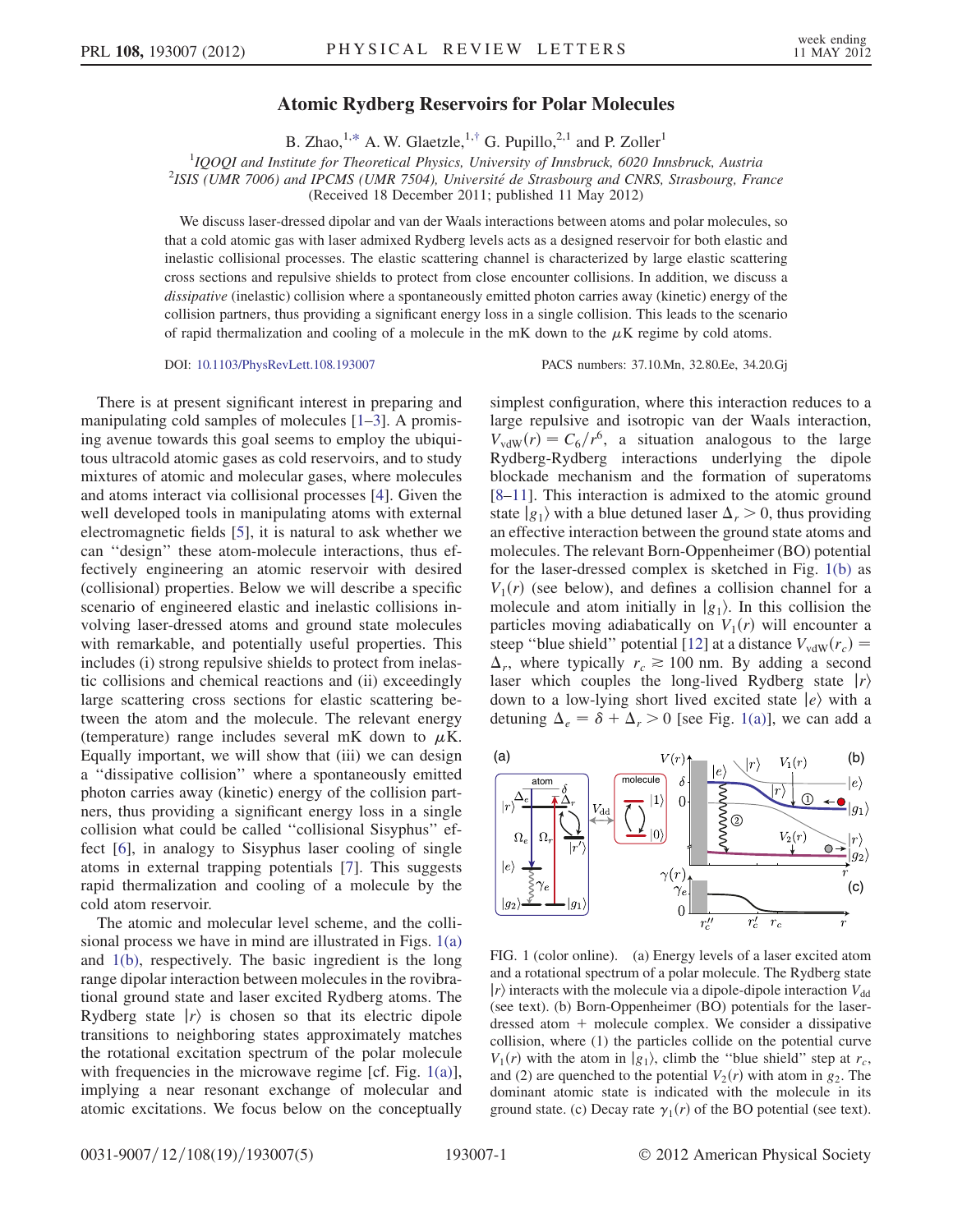plateau for  $r < r'_c$  to the adiabatic potential  $V_1(r)$ , so that atoms are efficiently quenched to the ground state  $|g_c\rangle$  with atoms are efficiently quenched to the ground state  $|g_2\rangle$  with potential  $V_2(r)$  according to the rate  $\gamma_1(r)$  in Fig. [1\(c\).](#page-0-0)

This leads to the following overall picture of collisions illustrated in Fig. [1\(b\)](#page-0-0): (i) for a kinetic energy of relative motion less than the potential step in  $V_1(r)$ , i.e.,  $E_{kin} < \delta$ , we have an elastic collision from an effective hard core we have an elastic collision from an effective hard core potential with (large) radius  $r_c$ ; (ii) in a collision with  $E_{\text{kin}} > \delta$  the particles will climb the potential step entering the flat dissipative region, which acts as a ''trap door'' so that in a single collision the kinetic energy  $\sim \delta$  is carried<br>away by the spontaneous photon with the atom being left in away by the spontaneous photon with the atom being left in  $|g_2\rangle$ . Below we will work out a quantitative description of these collisional processes, and argue that they can occur with high fidelity, even when the effects of nonadiabatic losses in the BO potentials are included. An essential argument is that during the collision the particles never enter the small distance regime [shaded region in Fig. [1\(b\)](#page-0-0)], and thus the collisional dynamics does not couple significantly to other channels. The above collision cycle can be repeated by pumping atoms from  $|g_2\rangle$  back to  $|g_1\rangle$  so that a significant amount of energy can be lost in a few collisions. Besides, due to the large collision cross sections for elastic processes there is efficient thermalization of the molecules and atoms (sympathetic cooling).

Master equation.—The dynamics of the atom and molecule for a dissipative collision is described by a master equation,  $\dot{\rho} = -i[H, \rho] + \mathcal{L}\rho$ , with the right-hand side as<br>the sum of a Hamiltonian and dissinative part, and  $\rho$  the the sum of a Hamiltonian and dissipative part, and  $\rho$  the reduced system density operator after tracing over the vacuum modes of the radiation field. Such an equation is readily written down as an extension of the familiar master equations of laser cooling for atoms by including the molecular dynamics and the atom-molecule interactions. We neglect, however, recoil kicks from laser absorption and spontaneous emission, and Doppler shifts, as they provide only small corrections to our collisional dynamics.

The Hamiltonian has the form  $H = T + H<sub>I</sub>(r)$ , where  $T = \mathbf{P}^2/2M + \mathbf{p}^2/2\mu$  is the kinetic energy with **P** (**p**) the center of mass (relative) momentum and  $M(\mu)$  the total (reduced) mass, and  $H_I(\mathbf{r}) = H_{0M} + H_{0A} + V_{dd}(\mathbf{r})$  is the Hamiltonian for the internal degrees of freedom as sum of a molecular and atomic Hamiltonian, and the dipole-dipole interaction. For the molecule we assume a rigid rotor Hamiltonian  $H_{0M} = B\mathbb{N}^2$  with B the rotational constant, and N the angular momentum. For the atomic Hamiltonian we write in the rotating wave approximation

$$
H_{0A} = \delta \sigma_{ee} - \sum_{s=r,r'} \Delta_s \sigma_{ss} + \left[\frac{1}{2} \Omega_r \sigma_{rg_1} + \frac{1}{2} \Omega_e \sigma_{re} + \text{H.c.}\right]
$$

with notation  $\sigma_{ij} = |i\rangle\langle j|$  for the atomic transition operators, and atomic states according to Fig. [1\(a\)](#page-0-0). Here we consider the conceptually simplest situation where  $|r\rangle =$  $|n, s\rangle$  and  $|r'\rangle = |n-1, p\rangle$ , with *n* the principal quantum<br>number and *s* and *n* the orbital angular momentum quantum number and  $s$  and  $p$  the orbital angular momentum quantum number [[13\]](#page-4-11). By  $\hat{\Delta}_r(\delta)$  and  $\Omega_r(\tilde{\Omega_e})$  we denote the detuning and Rabi frequency of the exciting (quenching) lasers, respectively, and by  $-\Delta_{r}$  the energy of the  $|r'\rangle$  state. For<br>an energy mismatch  $F_0 = F - F \ll \min\{F, F\}$  bean energy mismatch  $E_0 = E_a - E_m \ll \min\{E_a, E_m\}$  be-<br>tween the atomic Rydberg states  $F = F - F$  and the tween the atomic Rydberg states,  $E_a = E_r - E_r$ , and the rotational splitting of the molecule  $F_a = 2R$  the interacrotational splitting of the molecule,  $E_m = 2B$ , the interaction is dominated by the dipole-dipole interactions between the two channels  $|r\rangle|0\rangle$  and  $|r'\rangle|1\rangle$ . The interaction<br>Hamiltonian between a Rydberg atom and the molecule Hamiltonian between a Rydberg atom and the molecule separated by a distance  $\mathbf{r} = r\hat{\mathbf{r}}$  is  $V_{dd} = [\mathbf{d}_r \cdot \mathbf{d}_m - 3(\mathbf{d}_r \cdot \hat{\mathbf{r}})]$ <br>(d.  $\cdot \hat{\mathbf{r}}$ )]/ $r^3(|r\rangle \langle r'|\otimes |0\rangle \langle 1| + H_c)$  for distances larger than  $(\mathbf{d}_m \cdot \hat{\mathbf{r}})/r^3(|r\rangle\langle r'|\otimes|0\rangle\langle 1| + \text{H.c.})$  for distances larger than<br>the size of the Rydberg atom  $r > r \approx r^2 a_0$ , where  $a_0$  is the size of the Rydberg atom,  $r>r_s \sim n^2 a_0$ , where  $a_0$  is Bohr's radius. Here,  $\mathbf{d}_r = \langle r|\mathbf{d}|r\rangle$  and  $\mathbf{d}_m = \langle 0|\mathbf{d}|1\rangle$  are the atomic and molecular transition dipole moments respecatomic and molecular transition dipole moments, respectively, with **d** the dipole operator. For distances  $r > r_{c_0}$  =  $(d_r d_m/E_0)^{1/3}$ , we can adiabatically eliminate  $|r'\rangle |1\rangle$  and<br>obtain the effective interaction between  $|r\rangle$  and  $|0\rangle$  which obtain the effective interaction between  $|r\rangle$  and  $|0\rangle$ , which is a repulsive and isotropic van-der-Waals interaction  $C_6/r^6$ in three-dimensions with strength  $C_6 = 2d_r^2 d_m^2/3E_0$ .<br>Finally the Liouvillian f in the master equation describes Finally, the Liouvillian  $\mathcal L$  in the master equation describes dissipative processes due to spontaneous emission. We write  $\mathcal{L} = \mathcal{L}_e + \mathcal{L}_p + \mathcal{L}_b$ , where  $\mathcal{L}_e = \gamma_e \mathcal{D}[\sigma_{eg_2}]$  and  $\mathcal{L}_p = \gamma_2 \mathcal{D}[\sigma_{g_2 g_1}]$  account for spontaneous decay from  $|e\rangle$  to  $|g_2\rangle$  and repumping from  $|g_2\rangle$  to  $|g_1\rangle$ , respectively, with the Lindblad term  $\mathcal{D}[\sigma]\rho = \sigma \rho \sigma^{\dagger} - \sigma^{\dagger} \sigma \rho/2 - \rho \sigma^{\dagger} \sigma/2$ . The third term  $\Gamma$ , a describes undesired decays.  $\rho\sigma^{\dagger}\sigma/2$ . The third term  $\mathcal{L}_{b}\rho$  describes undesired decays, including, in particular, spontaneous emission from the Rydberg state, as discussed below.

Born-Oppenheimer approximation.—We proceed by identifying the BO potentials of the dressed atom-molecule complex as eigenvalues of the internal Hamiltonian  $H_1(r)|i(r)\rangle = V_i(r)|i(r)\rangle$  depending parametrically on r [compare Fig. [1\(b\)\]](#page-0-0), which, in an adiabatic approximation, provide effective interaction potentials for atoms and molecules. In particular, the dressed ground-state potential  $V_1(r)$  corresponds to the BO energy surface that asymptotically connects to the ground state of the atom at large distances, i.e.,  $|1(r \rightarrow \infty)\rangle \sim |g_1, 0\rangle$ . There, atoms and molecules are essentially noninteracting. As explained above, the steplike character is obtained in combination with laser dressing on two internal atomic transitions. (i) By coupling  $|g_1\rangle$  with  $|r\rangle$  in the weak-dressing regime  $\Omega_r/\Delta_r < 1$  and for blue detuning  $\Delta_r > 0$ ,  $V_1(r)$  becomes<br>approximately  $V_r(r) \approx C_r/r^6$  for distances  $r \le r$ , with approximately  $V_1(r) \simeq C_6/r^6$  for distances  $r < r_c$ , with  $r \sim r_c = (C_6/\Delta_r)^{1/6}$  a resonant Condon point with typical<br>values in the hundreds of nm. This design of interactions is values in the hundreds of nm. This design of interactions is similar to blue-shielding techniques with cold atoms and molecules; however, it exploits repulsive vdW-interactions and thus works in three-dimensions. The dominant contribution to the  $|1(r)\rangle$  is now  $|r, 0\rangle$ , with  $\tau_r \sim n^3$  the lifetime of  $|r\rangle$ , e.g., in the hundreds of  $\mu$ s regime for  $n \sim 80$  [[10\]](#page-4-12). (ii) A second Condon point can be engineered at distances  $r_c' \equiv (C_6/\Delta_e)^{1/6} < r_c$  by weakly admixing  $|r\rangle$  with the low-energy excited state  $|e\rangle$  using laser light with low-energy excited state  $|e\rangle$ , using laser light with  $\Omega_e/\Delta_e < 1$  and  $\Delta_e > \Delta_r$ . Here we assume that  $|e\rangle$ <br>interacts only weakly with the molecule and thus  $V_e(r)$ interacts only weakly with the molecule and thus  $V_1(r)$ becomes essentially flat for  $r \leq r'_c$ . Population in  $|e\rangle$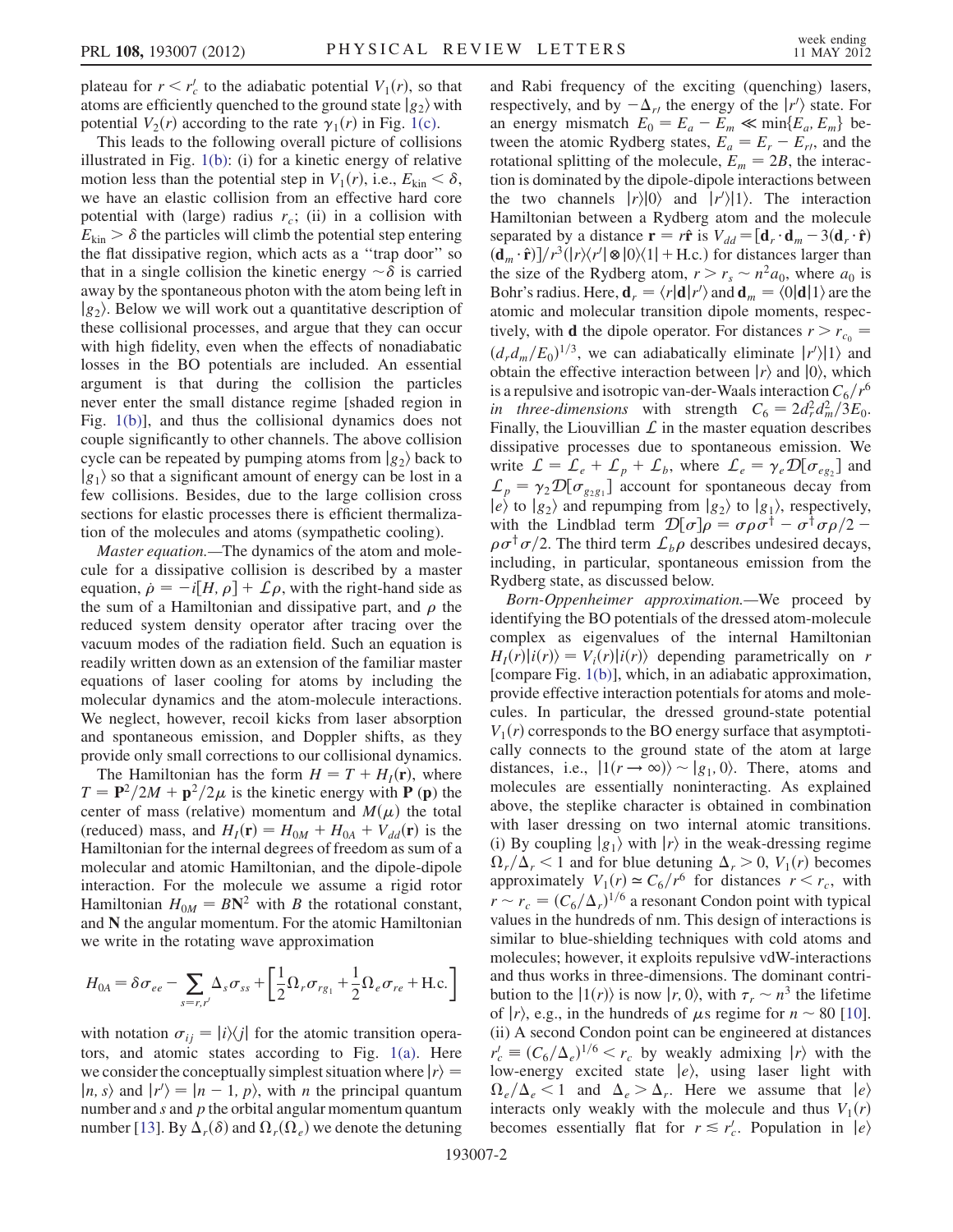quickly decays to a second ground state  $|g_2\rangle$  at a rate  $\gamma_e$ MHz. This makes the decay rate from  $|1(r)\rangle$  strongly position dependent as  $\gamma_1(r) = \gamma_e \langle \frac{1}{r} \rangle |e, 0\rangle|^2$ ; see sketch in Fig. [1\(c\).](#page-0-0) The BO potential  $V_2(r)$  with  $|2(r)\rangle \sim |g_2, 0\rangle$  is essentially flat, Fig. [1\(b\)](#page-0-0).

Nonadiabatic transitions.—Different BO potentials are coupled via residual nonadiabatic transitions at  $r_c$  and  $r_c'$ . In particular, population transfer at  $r_c$  from  $|1(r)\rangle$  to the BO eigenstate that connects to  $|r, 0\rangle$  for  $r \gg r_c$  could induce significant heating and losses. An estimate of the nonadiabatic transition probability can be computed for  $b \ll r_c$  within a 1D Landau Zener model as  $P_{LZ}$  =  $\exp(-2\pi \tilde{\Omega}_r^2/(\alpha v))$ , with  $\alpha$  is the difference of the gradient<br>of the bare potentials at r. This shows that for any given of the bare potentials at  $r_c$ . This shows that for any given velocity  $\nu$  (in relative coordinates) nonadiabatic transitions can be always suppressed by increasing  $\Omega_r$ . Full 3D computations of the nonadiabatic transition probabilities in the semiclassical limit confirm these predictions; see Supplemental Material [[14](#page-4-13)]. Since  $|e\rangle$  decays to  $|g_2\rangle$ , diabatic transitions at  $r'_c$  from  $|1(r)\rangle$  to the BO eigenstate which<br>adiabatically connects to  $|e|$  (i) for  $r \gg r'$  are allowed in our adiabatically connects to  $|e, 0\rangle$  for  $r \gg r_c'$  are allowed in our scheme scheme.

Additional diabatic crossings with potential surfaces involving different Rydberg states as well as attractive resonant dipole-dipole interactions lead to collisional two-body losses for distances  $r \lesssim r_{c_0}$ . Moreover, interactions between the Rydberg-electron and the molecule play a significant role for  $r \le r_s$  [\[15\]](#page-4-14). These effects are suppressed by a "blue-shield" at  $r''_c > \max\{r_s, r_{c_0}\}\)$  confining<br>particles' motion to  $r > r''$  [16] particles' motion to  $r > r_c''$  [[16](#page-4-15)].

Reservoir engineering and molecular cooling.—In our scheme, we consider hot molecules undergoing a few scattering processes with cold, interacting, Rydbergdressed atoms, with lifetime  $\tau_d \simeq \tau_r (\Omega_r/2\Delta_r)^{-2}$ .<br>Cooling of the molecules comes as a combination of Cooling of the molecules comes as a combination of sympathetic cooling with atoms with large elastic cross sections  $\sigma \sim \pi r_c^2$  as well as photon-assisted controlled<br>inelastic interactions in a time scale  $\tau \leq \tau$ , to avoid inelastic interactions in a time scale  $\tau_c \leq \tau_d$  to avoid spontaneous emission from  $|r\rangle$  and collisional losses with Rydberg-excited atoms [\[17\]](#page-4-16).

The basic scheme of photon-assisted inelastic collisions can be understood for just an atom and a molecule initially interacting via the BO potential  $V_1(r)$ . It comprises two steps: First, spontaneous emission from  $|e\rangle$  couples  $|1(r)\rangle$ and  $|2(r)\rangle$ , according to the spatially-dependent rate  $\gamma_1(r)$ , removing an amount of energy  $\leq \delta$ ; second, a weak repumping laser can transfer population back from  $|2(r)\rangle$  to  $|1(r)\rangle$ , thus closing the cooling cycle. By focusing on  $V_1(r)$ and  $V_2(r)$  only and neglecting for a moment unwanted effects described by  $\mathcal{L}_b \rho$ , within the secular approximation the dissipative collisional dynamics in the relativecoordinate frame can be described semiclassically by two coupled Liouville equations

<span id="page-2-0"></span>
$$
\left(\frac{\partial}{\partial t} + \frac{\mathbf{p}}{\mu} \frac{\partial}{\partial \mathbf{r}}\right) f_i = \left[\frac{\partial V_i}{\partial \mathbf{r}} \frac{\partial}{\partial \mathbf{p}} - \gamma_i(r)\right] f_i + \gamma_j(r) f_j. \quad (1)
$$

Here,  $f_i(\mathbf{r}, \mathbf{p}, t)$  is the Liouville density accounting for the

phase-space distribution of the atom-molecule system in state  $|i(r)\rangle$  (i,  $j \in \{1, 2\}, i \neq j$ ). The first term in the righthand side is the interaction force, proportional to the gradient of the BO potentials discussed above. The second and third terms are the spatially dependent decay rate  $\gamma_1(r)$  and the repumping rate  $\gamma_2$ , coupling the two equations. The steplike shape of  $\gamma_1(r)$  sketched in Fig. [1\(c\)](#page-0-0) reflects the one of  $V_1(r)$ , such that  $\gamma_1(r) \simeq \gamma_e$  for  $r''_c < r < r'_c$  and  $\gamma_1(r) \simeq 0$ <br>otherwise. As a result, for incoming relative kinetic energies otherwise. As a result, for incoming relative kinetic energies  $E_{\text{kin}} < \delta$ , particles are reflected elastically at  $r \approx r_c$ , while<br>particles with  $F_{\text{tot}} > \delta$  can reach the region  $r \le r'$  with a particles with  $E_{\text{kin}} > \delta$  can reach the region  $r < r_c'$  with a velocity  $v' = \sqrt{2(E_{\text{kin}} - \delta)/\mu}$  and undergo photon-<br>assisted inelastic collisions For any given  $v'$  spontaneous assisted inelastic collisions. For any given  $v'$ , spontaneous emission from  $\ket{e}$  to  $\ket{g_2}$  [and thus population transfer from  $|1(r)\rangle$  to  $|2(r)\rangle$  can be made to occur with a probability which is essentially one in a region of length  $d = r'_c - r''_c$ ,<br>by choosing d such that  $\alpha$  d/ $v' > 1$ . This removes an which is essentially one in a region of length  $a = r_c - r_c$ ,<br>by choosing d such that  $\gamma_e d/v' > 1$ . This removes an energy of order  $E_{loss} \simeq \delta$  in every single collision, with  $\delta$ <br>as large as mK as shown below. We ensure that the inverse as large as mK, as shown below. We ensure that the inverse repumping from  $|2(r)\rangle$  to  $|1(r)\rangle$  takes place for distances  $r > r_c$  by requiring  $\gamma_2 d/v' \ll 1$ . In addition, we choose  $\gamma_e [\Omega_r \Omega_e / (4 \Delta_r \delta)]^2 < \gamma_2$  to ensure that the effective<br>Raman transfer rate of population from  $|g_{\alpha}\rangle$  to  $|g_{\alpha}\rangle$  via  $|r\rangle$ Raman transfer rate of population from  $|g_1\rangle$  to  $|g_2\rangle$  via  $|r\rangle$ is small, and thus the atomic population is in  $|g_1\rangle$  at  $r \gg r_c$ . These requirements can be satisfied for realistic atom or molecule configurations, as shown below.

We investigate numerically this dissipative scheme by performing molecular dynamics simulations of the collision of an atom and a molecule, based on Eq. ([1](#page-2-0)). The extension to the case of several atoms and molecules is straightforward. In a semiclassical approximation, the mean energy loss  $E_{\text{loss}}$  in a collision in 3D is computed as  $E_{\text{loss}} =$  $[V_1(\mathbf{r}) - V_2(\mathbf{r})] \gamma_1(\mathbf{r}_{cl}) p(\mathbf{r}_{cl}) dt$ , where  $\mathbf{r}_{cl}$  denotes the class-<br>cal trajectory of the atom-molecule collision, and  $p(\mathbf{r}_c)$  is sical trajectory of the atom-molecule collision, and  $p(\mathbf{r}_{cl})$  is the probability that the atom decays at a given position  $r_{\rm cl}$ , with  $\dot{p}(t) = -\gamma_1(\mathbf{r}_{\text{cl}})p(t)$ . As an example, we consider a NaH molecule and a Cs atom with Rydberg states  $|r\rangle$ NaH molecule and a Cs atom with Rydberg states  $|r\rangle$  =  $|46s\rangle$  and  $|r'\rangle = |45, p\rangle$ , respectively. Figure [2\(a\)](#page-3-0) shows the computed  $F_1$  as a function of the initial relative kinetic computed  $E_{\text{loss}}$  as a function of the initial relative kinetic energy  $E_{kin}$  and the impact parameter b, with the parameters used in the calculations shown in the caption. For  $b > r_c$  the collision is essentially elastic, as expected. However, for  $b \le r_c$  and energies  $E_{kin} > \delta$  the molecule is able to climb the potential step  $\delta$  of  $V_1$  at  $r \sim r_c$ , thus undergoing sponta-<br>neous decay to  $(2(r))$  with a probability of close to 1 neous decay to  $|2(r)\rangle$  with a probability of close to 1.

The effects of this dissipative collisional cooling on a molecular gas with an initial thermal distribution with average temperature  $T = 0.5$  mK where  $\delta \approx 2k_B T$  with  $k_B$ . Boltzmann's constant is shown in panel (b). For each  $k_B$  Boltzmann's constant is shown in panel (b). For each fixed value of b we perform  $N \approx 10^5$  computations of the collision dynamics, by randomly generating a sample of initial kinetic energies  $E_{kin}$ , according to a Boltzmann distribution. The figure shows the final population distribution f as a function of the final energy  $E'_{\text{kin}} = E_{\text{kin}} - E_{\text{kin}}$  $E<sub>loss</sub>$ , for fixed values of b, with laser parameters as in Fig. [2\(a\)](#page-3-0). We find that for impact parameters  $b > r_c$  the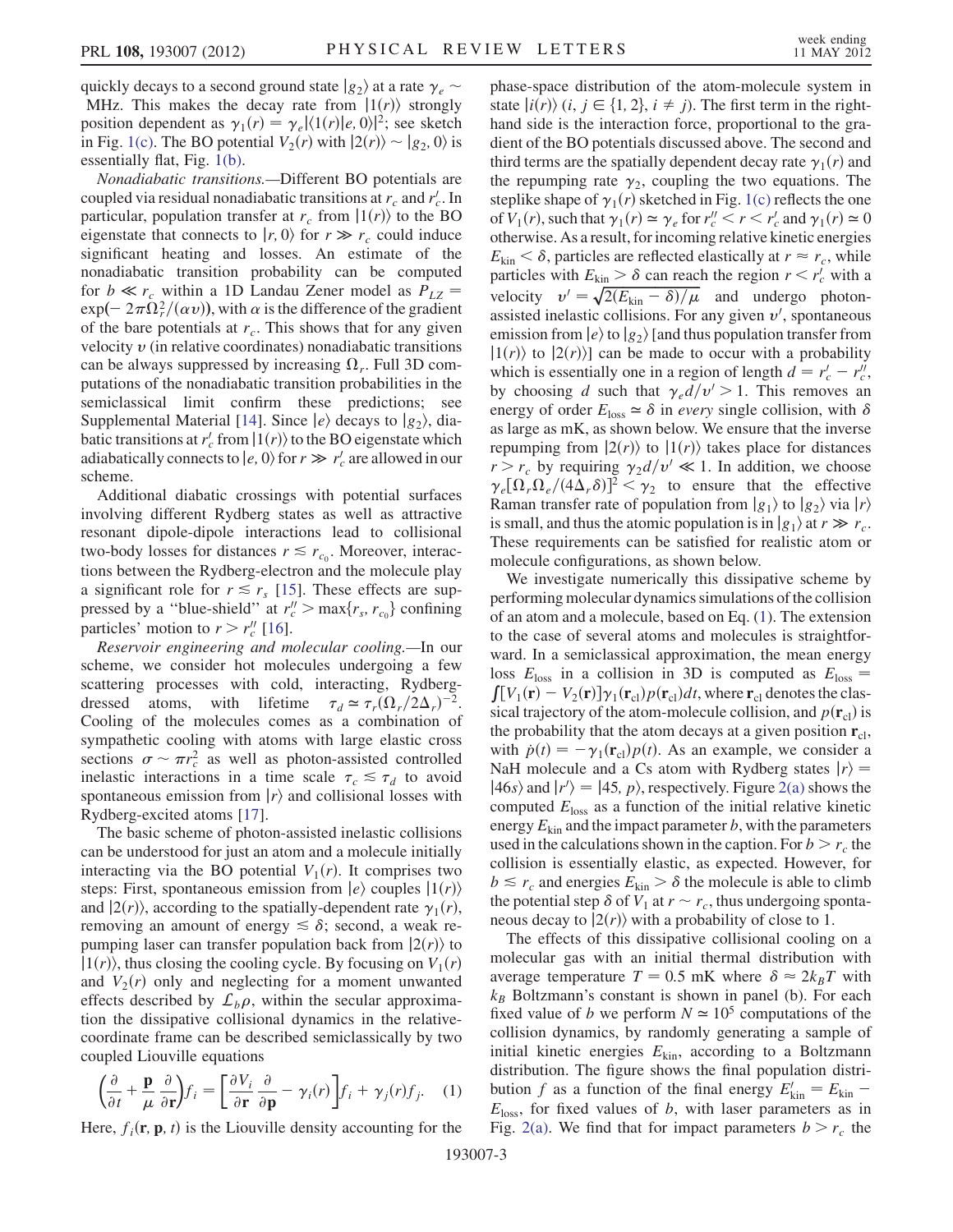distribution  $f$  in relative coordinates is largely unaffected by the collision (case  $b = r_c$  in the figure). For  $b < r_c$ , however, all population with initial energy  $E_{kin} > \delta$  is shifted by an amount  $\sim \delta$  towards lower energies. The corresponding average final  $F'$ , is shown in Fig. 2(c) as corresponding average final  $E'_{kin}$  is shown in Fig. [2\(c\)](#page-3-0) as a function of b. For heads-on collisions with  $b = 0$  approximately 50% of the initial kinetic energy is removed after a single collision.

For given  $\delta$ ,  $E_{kin}$  and atoms at rest, the energy loss rate is estimated as  $-dE_{\text{kin}}/dt = \rho (2E_{\text{kin}}/\mu)^{1/2} \mathcal{F}(E_{\text{kin}})$ , with  $\mathcal{F}(F_{\text{tot}}) = \int_{-\infty}^{\infty} F_{\text{tot}}(E_{\text{kin}}/2\pi b d\theta)$  and o the atomic gas  $\mathcal{F}(E_{\text{kin}}) = \int_0^{r_c} E_{\text{loss}}(b, E_{\text{kin}}) 2 \pi b db$  and  $\rho$  the atomic gas<br>density. The latter is limited by atom atom interactions of density. The latter is limited by atom-atom interactions of the form  $V_{aa} \simeq [\Omega_r/(2\Delta_r)]^4 V_{rr}$  for atomic distances  $r >$ <br> $e^{-1/3}$  with  $V_{\text{eff}} = \tilde{C}/r^6$  the velW interaction between  $\rho_{\text{max}}^{-1/3}$ , with  $V_{rr} = \tilde{C}_6/r^6$  the vdW interaction between<br>Rydberg states and  $\rho_{\text{max}}^{-1/3} = [\tilde{C}_6/(2\Delta_r)]^{1/6}$  a resonant Condon radius [[17](#page-4-16)]. The energy loss as a function of time is plotted in Fig. [2\(d\)](#page-3-0) with parameters shown in the caption, which shows the presence of two cooling time scales (solid lines): For  $E_{\text{kin}} > \delta$ , cooling of an energy  $\sim \delta$ <br>is achieved on a fast time scale of a few  $\Gamma t$  with  $\Gamma =$ is achieved on a fast time scale of a few  $\Gamma t$ , with  $\Gamma =$  $\rho \sigma v_{\mu} \approx 2\pi \times 2.3$  kHz the collision rate. For  $E_{\text{kin}} < \delta$ <br>cooling proceeds slowly in accordance with the small cooling proceeds slowly, in accordance with the small  $\gamma_1(r)$ , for  $r > r_c$ . The same qualitative behavior is found in the average kinetic energy (dots). The lifetime of the dressed state is here  $\tau_d \approx 1$  ms ( $\tau_r \approx 45 \mu s$ ), and thus for the parameters above more than 10 collisions are allowed while cooling [\[18](#page-4-17)]. We note that  $\delta$  can be dynamically reduced in experiments.

<span id="page-3-2"></span>

<span id="page-3-0"></span>FIG. 2 (color online). Dissipative collisions: (a) Energy loss  $E<sub>loss</sub>$  per collision vs impact parameter b and initial relative kinetic energy  $E_{kin}$ . (b) Distribution f of final relative kinetic energies  $E'_{\text{kin}}$  after a single collision for different b, for an initial Boltzmann distribution with  $k_B T/\delta \approx 0.5$ . (c) Average final<br>kinetic energy  $\langle F' \rangle$  of the corresponding distribution after a kinetic energy  $\langle E_{\text{kin}}' \rangle$  of the corresponding distribution after a single collision (d)  $F_{\text{tot}}$  (solid lines left axis) and the average single collision. (d)  $E_{kin}$  (solid lines, left axis) and the average relative kinetic energy  $\langle E_{\text{kin}} \rangle$  (dotted line, right axis) vs time with  $\Gamma = \rho \sigma v_{\mu} \approx 2\pi \times 2.3$  kHz the collision rate. Parameters:<br>  $d = 7$  Debye  $d = 4400$  Debye  $F = 2\pi \times 2.5$  GHz  $A =$  $d_m = 7$  Debye,  $d_r = 4400$  Debye,  $E_0 = 2\pi \times 2.5$  GHz,  $\Delta_r = 2\pi \times 60$  MHz,  $\Omega / \Lambda = 0.42$   $\delta / \Lambda = 0.33$   $\Omega / \Lambda = 0.25$  $2\pi \times 60$  MHz,  $\Omega_r/\Delta_r = 0.42$ ,  $\delta/\Delta_r = 0.33$ ,  $\Omega_e/\Delta_r = 0.25$ ,<br>r  $\approx 218$  pm r/r  $\approx 0.95$ , and r//r  $\approx 0.81$ ,  $121$ ,  $e^{-1/3}$  $r_c \approx 218$  nm,  $r_c'/r_c \approx 0.95$ , and  $r_c''/r_c \approx 0.81$  [\[21\]](#page-4-18),  $\rho_{\text{max}}^{-1/3} \approx 1.7$  km s =  $(2.0 \text{ m})^{-3}$  m =  $\sqrt{3kT/\mu} \approx 0.78$  m/s 1.7  $\mu$ m,  $\rho = (2 \ \mu m)^{-3}$ ,  $v_{\mu} = \sqrt{3k_B T/\mu} \approx 0.78 \text{ m/s}$ .

In the lab frame, a molecule loses its energy due to a combination of both collisional dissipative cooling and sympathetic cooling. The dominant effect depends on the mass ratio  $m_A/m_M$ . For an atom initially at rest, an analytic estimate for the atomic and molecular velocities  $v'_A$  and  $v'_M$ after the collision can be obtained from a simplified model where the total energy is reduced by  $\delta$  whenever  $\mu v_M^2/2$  $\delta$ , with  $v_M$  the initial molecular velocity, and is conserved otherwise, as

<span id="page-3-3"></span>
$$
v'_{M} = V[1 - m_{A}/m_{M}\sqrt{1 - 2\delta/(\mu v_{M}^{2})}]
$$
  

$$
v'_{A} = V[1 + \sqrt{1 - 2\delta/(\mu v_{M}^{2})}].
$$
 (2)

Here,  $V = m_M v_M/M$  is the center of mass velocity. Figure [3](#page-3-1) shows the result of molecular dynamics simulations where we study the energy loss of the molecule  $E_{\text{loss}}^{(M)} = E_{\text{kin}}^{(M)} - (1/2)m_Mv_M^2$  for different mass ratios and<br>laser parameters as in Fig. 2. In the figure, the dashed and laser parameters as in Fig. [2.](#page-3-2) In the figure, the dashed and continuous lines correspond to pure sympathetic cooling and the predictions of Eqs. ([2\)](#page-3-3), respectively, while squares and dots are numerical results for different values of  $E_{\text{kin}}^{(M)}$ , averaged over 200 simulations. For  $m_A < m_M$  the dominant energy loss mechanism is sympathetic cooling. However, for  $m_A > m_M$  the energy loss of the molecule is mainly caused by dissipative collisional cooling, and is of the order of  $\delta$ , as expected. The *effective* atomic mass may be tuned using external confining potentials, e.g., optical lattices. For example, atoms can be confined in an optical trap with depth  $V_{tr} \ge 2m_A V^2$ , which for NaH with  $v_M = \sqrt{3k_B T/m_M}$  and  $T = 0.5$  mK and Cs atoms with  $m_A/m_M \approx 5.5$  implies  $V_s > 0.78k_B T \approx 0.4$  mK  $m_A/m_M \approx 5.5$  implies  $V_{tr} > 0.78k_BT \approx 0.4$  mK.

In conclusion, we have discussed a scenario where a molecule scatters successively from cold (stationary) atoms in designed elastic and inelastic processes. In this situation reminiscent of a ''microscopic version of a pinball machine'', inelastic scattering events are associated with the emission of a photon implying a ''collisional

<span id="page-3-1"></span>

FIG. 3 (color online). Energy loss vs mass ratio  $m_A/m_M$ . The dashed red and solid black lines are analytic results for a model of sympathetic cooling only ( $\delta = 0$ ) and finite  $\delta$ , respectively,<br>see Eqs. (2) and text. Blue dots and squares are averages over see Eqs. ([2](#page-3-3)) and text. Blue dots and squares are averages over 200 runs of molecular dynamics simulations for finite  $\delta$ , for laser parameters as in Fig. [2.](#page-3-2)